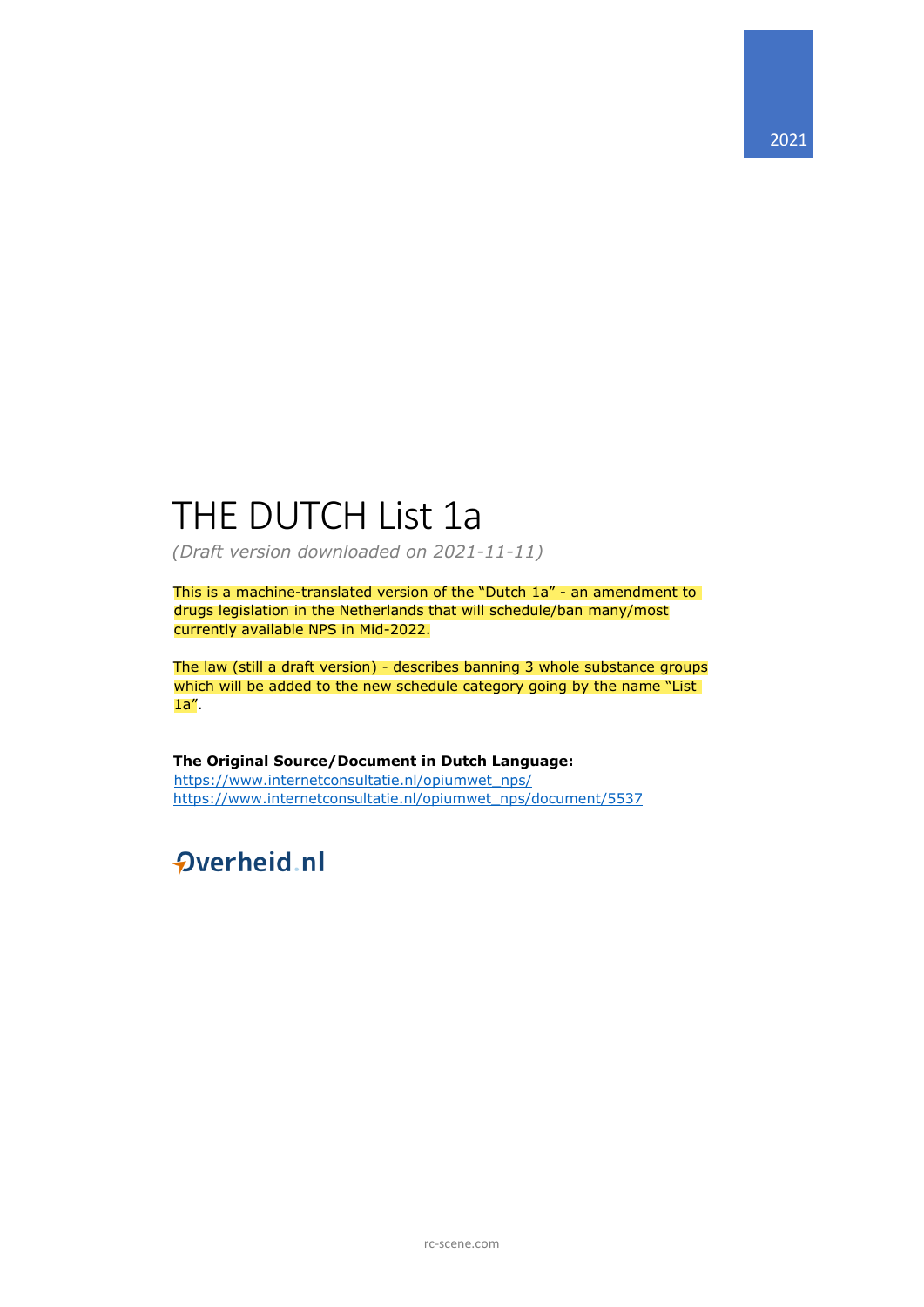Amendment of the Opium Act in connection with the addition of a third list with the aim of counteracting the production of and trade in new psychoactive substances, and some other amendments

We Willem-Alexander, by the grace of God, King of the Netherlands, Prince of Orange-Nassau, etc., etc., etc.

#### All those who will see or hear this read, salute:

We have taken into consideration that it is desirable to amend the Opium Act in order to add a third list with the aim of counteracting the production of and trade in new psychoactive substances and thereby protecting public health and order, and that it is desirable to include an additional basis for granting an exemption under the Opium Act for industrial purposes where the end product meets the requirements set by or pursuant to the Opium Act;

Now therefore We, having heard the Advisory Division of the Council of State, and in consultation with the States-General, have approved and decreed as We hereby approve and decree:

## 1. ARTICLE I

#### The Opium Act is amended as follows:

A

Article 1 is amended as follows:

- 1. In the first paragraph, a section shall be added, replacing the full stop at the end of section j with a semicolon:
	- k. substance group means a group of substances derived from the same structure.
- 2. In the fourth and fifth paragraphs, "referred to in Articles 2 and 3" shall be replaced each time by "referred to in Articles 2, 2a(1) and 3".

B

In Article 2(B), replace "to grow, to prepare" with "to grow, to prepare".

 $\mathsf{C}$ 

After Article 2, the following Article is inserted

## 2. Article 2a

- 1. It is prohibited to bring, prepare, process, sell, deliver, supply or transport, possess or manufacture a substance that is part of a substance group as referred to in list IA annexed to this Act, into or out of the territory of the Netherlands.
- 2. The prohibition in subsection 1 does not apply to: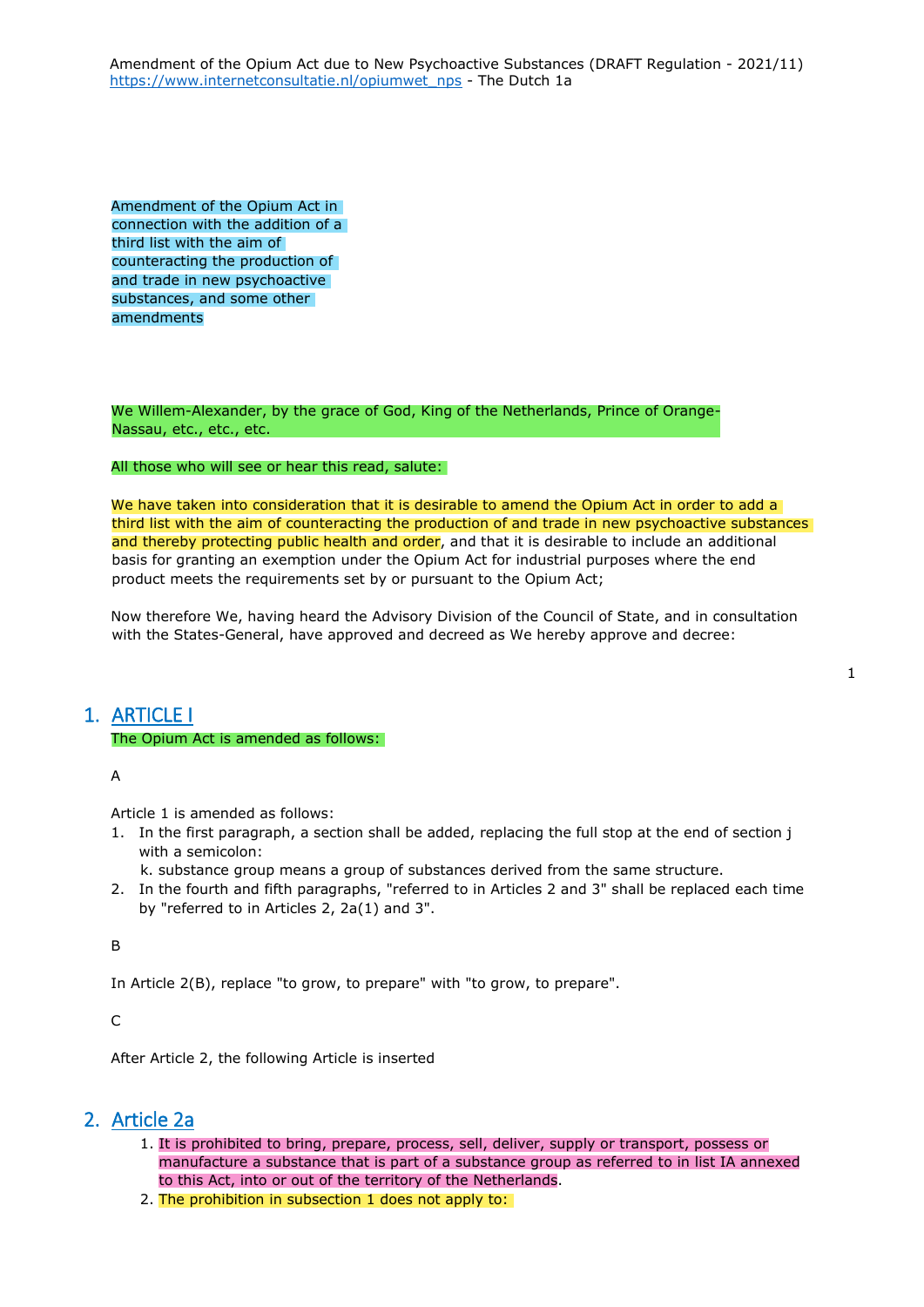- a. a medicine for which a marketing authorisation has been granted as referred to in Section 40, first paragraph, of the Medicines Act, or as referred to in Section 40, third paragraph, of this Act;
- b. a manufacturer as referred to in Section 1, first paragraph, subsection mm, of the Medicines Act or a wholesaler as referred to in Section 1, first paragraph, subsection nn, of that Act;
- c. a manufacturer or wholesaler of active substances who is registered as referred to in Section 38 of the Medicines Act;
- d. **a pharmacist or general practitioner** who prepares medicines as referred to in Section 40, paragraph 3, under a, of the Medicines Act.
- e. **a veterinary medicine for which a marketing authorisation has been granted under** Article 2.19 of the Animals Act;
- f. a manufacturer to whom a licence has been granted for the manufacture of veterinary medicines pursuant to Article 2.19 of the Animals Act;
- g. a wholesaler to whom a licence has been granted for trading veterinary medicines pursuant to Section 2.19 of the Animals Act;
- h. a scheduled substance listed in Annex I to Regulation (EC) No 273/2004 of European Parliament and of the Council of 11 February 2004 on drug precursors (OJEU 2004, L 47);
- i. a scheduled substance listed in the Annex to Council Regulation (EC) No 111/2005 of 22 December 2004 laying down rules for the monitoring of trade between the Community and third countries in drug precursors (OJEU 2005 L 22); or
- j. a product as referred to in Articles 2 and 3.
- 3. Any amendment of Annex I to Regulation (EC) No 273/2004 of the European Parliament and of the Council of 11 February 2004 on drug precursors (OJ 2004 L 47) or the Annex to Council Regulation (EC) No 111/2005 of 22 December 2004 laying down rules for the monitoring of trade between the Community and third countries in drug precursors (OJ 2005 L 22) shall apply for the purposes of this Article from the date on which the amendment in question must be implemented.

### D

After article 3a an article is inserted reading:

## 3. Article 3aa

- 1. A substance group can be added to list IA of this Act by general order in council if several substances belonging to that substance group have been or are added to list I of this Act.
- 2. By order in council, substance groups added under paragraph 1 may be deleted from list IA if substances included in that substance group have been or will be deleted from list I.

E

In Section 3b, subsection 1, the words "as referred to in Section 2 or Section 3" shall be replaced by "as referred to in Section 2, Section 2a, subsection 1, or Section 3".

F

In the first paragraph of Article 3c, "a prohibition laid down in Article 2 or 3" is replaced by "a prohibition laid down in Articles 2, 2a(1) or 3".

G

In Article 6, first paragraph, the words "as referred to in Article 2 or 3" shall be replaced by "as referred to in Articles 2, 2a, first paragraph, or 3".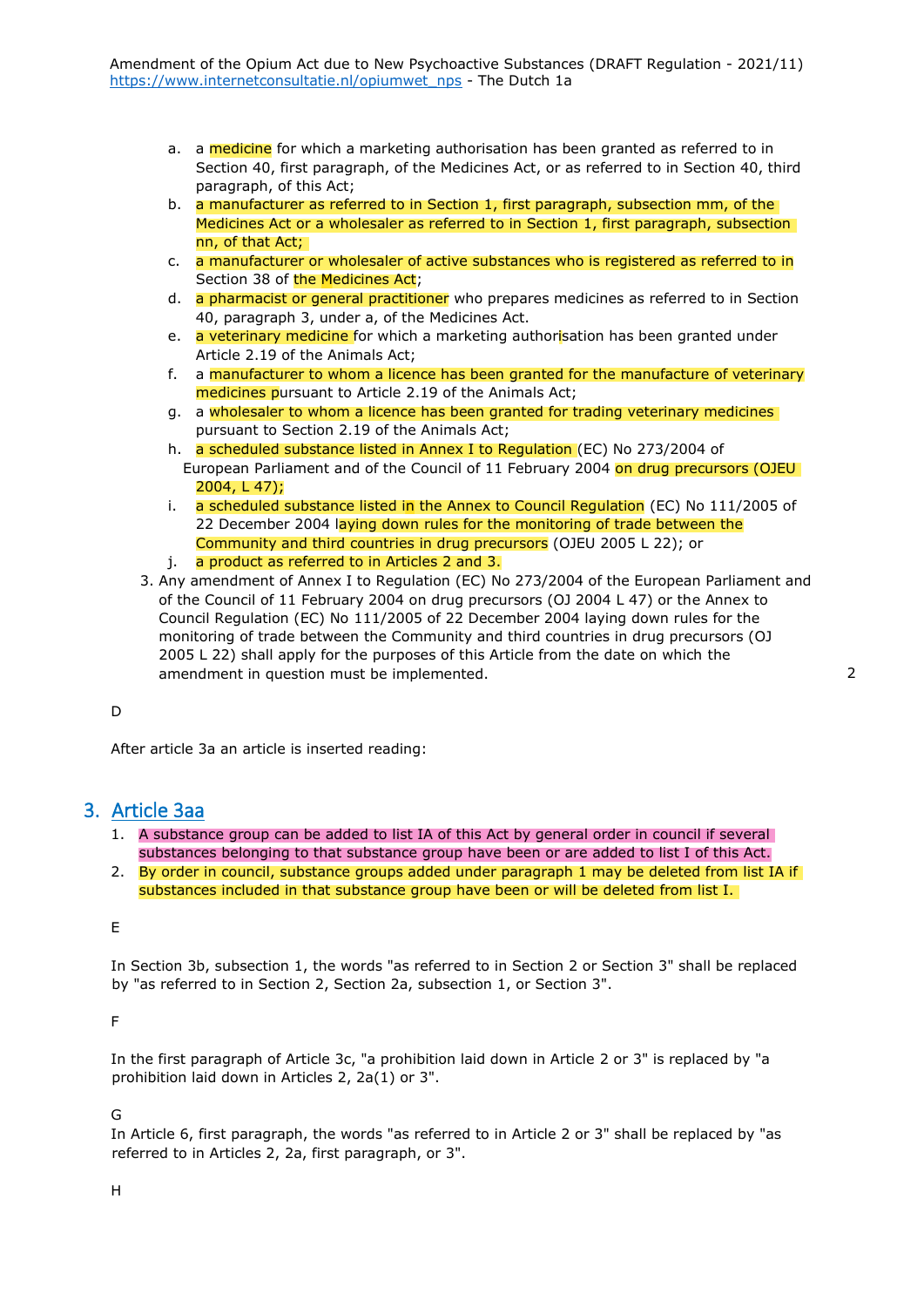Article 8 is amended as follows:

- 1. In the opening words of paragraph 1, "An exemption can only be granted" shall be replaced by "An exemption from a prohibition as referred to in Articles 2 or 3 can only be granted".
- 2. In paragraph 1(a), "animal health" is replaced by "animal health".
- 3. A section shall be added to subsection 1, replacing the full stop at the end of section c with a semicolon:

d. need them for industrial purposes in order to produce a product that meets the requirements under or pursuant to this Act.

4. The following paragraph is added

3. An exemption from a prohibition as referred to in section 2a(1) may only be granted if the applicant has demonstrated to the satisfaction of Our Minister:

a. that it is in the interests of public or animal health;

b. to require them for the performance of scientific or analytical-chemical research or for instructional purposes, insofar as this does not conflict with the interests of public health; or c. need them to perform an act as referred to in Section 3a0(1) pursuant to an agreement with:

- 1. another person to whom an exemption has been granted pursuant to Article 6, first paragraph;
- 2. another who is established in another country and who is entitled to import the resources into that country, insofar as this is not contrary to the interests of public health;

di. need them for industrial purposes in order to produce a product that meets the requirements set by or pursuant to this Act.

I

Article 8a is amended as follows:

1. In the first paragraph, after "referred to in List I or II" insert "or of a substance which is part of a group of substances referred to in List IA".

3

2. In subsection 2(a), "referred to in Section 2 or 3" is replaced by "referred to in Sections 2, 2a(1) or 3".

 $\mathbf{J}$ 

In Section 8f, first paragraph, the words "as referred to in Article 2 or 3" shall be replaced by "as referred to in Articles 2, 2a, first paragraph, or 3".

K

Article 9 is amended as follows:

- 1. The first paragraph is amended as follows:
	- a. In the opening words, "The investigating officers" shall be replaced by "The investigating officers referred to in Article 8k".
	- b. In part a, after "as referred to in list I or II" insert "or substances which belong to a group of substances as referred to in list IA, with the exception of substances referred to in section 2a, second paragraph".
- 2. In the fourth paragraph, after "as referred to in list I or II" insert "or substances which belong to a group of substances as referred to in list IA, with the exception of substances referred to in section 2a, second paragraph".
- 3. The following paragraph is added 5. Our Minister of Agriculture, Nature and Food Quality shall be authorised, if so requested, to use the information provided by farmers pursuant to sections 24 and 25 of the Agricultural Act to provide information on the condition of the plots cultivated by them and the name of the crop with which the plot will be cultivated, data which may include personal data regarding hemp cultivation designated pursuant to Article 3c to the investigating officers referred to in Article 8k, in order to be able to rule out the possibility that offences punishable under or pursuant to this Act are involved.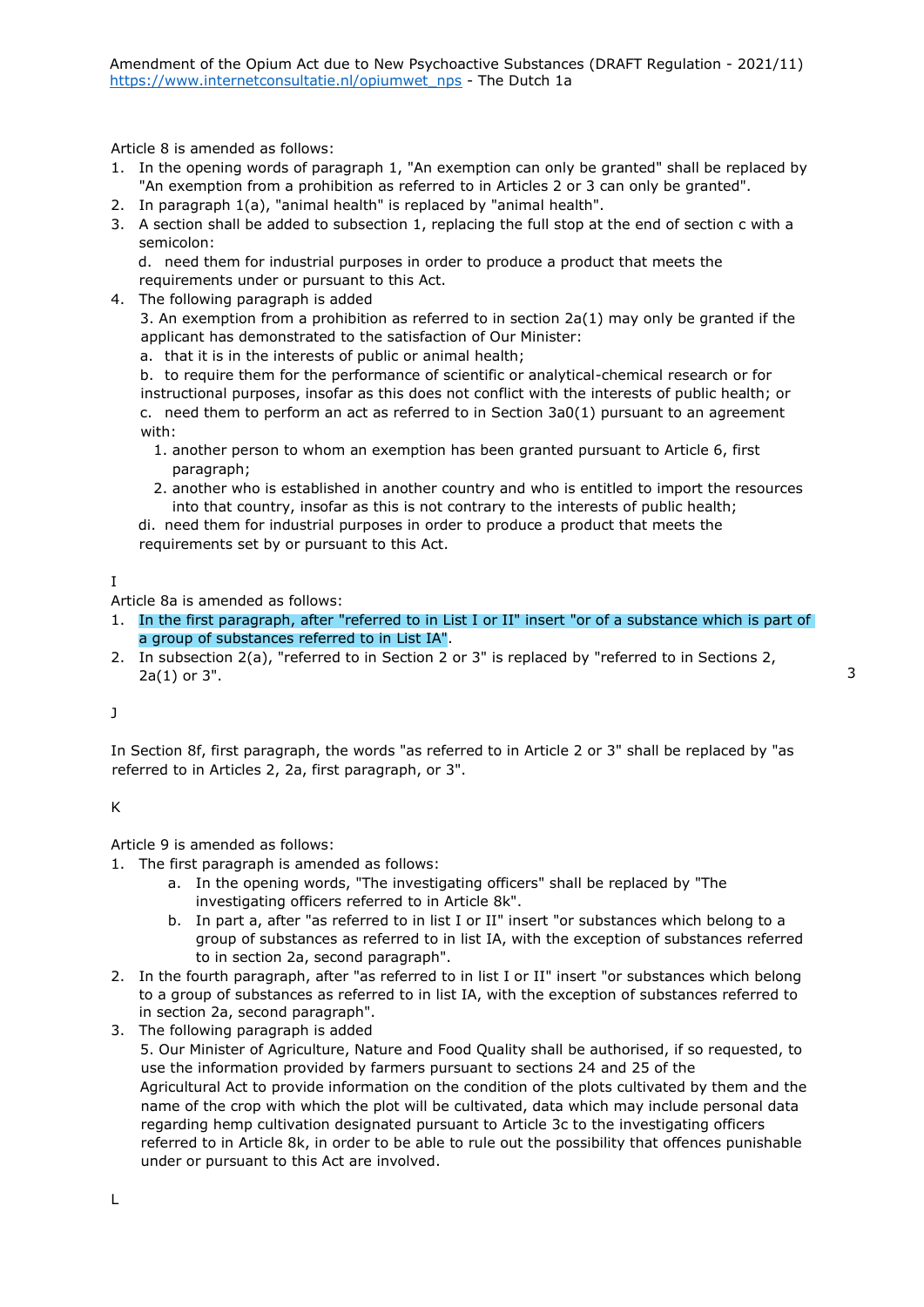After article 10a, an article is inserted reading:

## 4. Article 10b

1. A person who contravenes a prohibition given in section 2a, subsection 1, shall be punished by detention of not more than three months or a fine of the third category.

2. A person who intentionally violates a prohibition given in section 2a, subsection 1, shall be punished with imprisonment of not more than six years or a fine of the fifth category.

M

In section 11b, in the first paragraph, the words '10a, first paragraph' shall be replaced by the words '10a, first paragraph, 10b, second paragraph'. N

In Article 12, the words '10a, first paragraph,' shall be replaced by the words '10a, first paragraph, 10b,'.

### O

Article 13 is amended as follows:

- 1. In the first paragraph the words '10, first paragraph' shall be replaced by the words '10, first paragraph, 10b, first paragraph'.
- 2. In subsection 4, "10a, first paragraph," is replaced by "10a, first paragraph, 10b, second paragraph,".

P

In Article 13a, after "substances referred to in List I or II" insert "or substances which are part of a group of substances referred to in List IA, with the exception of those referred to in Article 2a(2)".

Q

In section 13b, subsection 1(a), after "by virtue of section 3a, subsection 5" insert "or a substance which belongs to a group of substances as referred to in list IA, with the exception of substances referred to in section 2a, subsection 2".

R

After Annex I to the Opium Act, the Annex to this Act is inserted as an Annex.

## 5. ARTICLE II

This Act shall enter into force at a time to be determined by Royal Decree.

We order and command that this shall be published in the Bulletin of Acts, Orders and Decrees and that all ministries, authorities, boards and officials concerned shall ensure its accurate implementation.

#### The State Secretary for Health, Welfare and Sport,

The Minister of Justice and Security,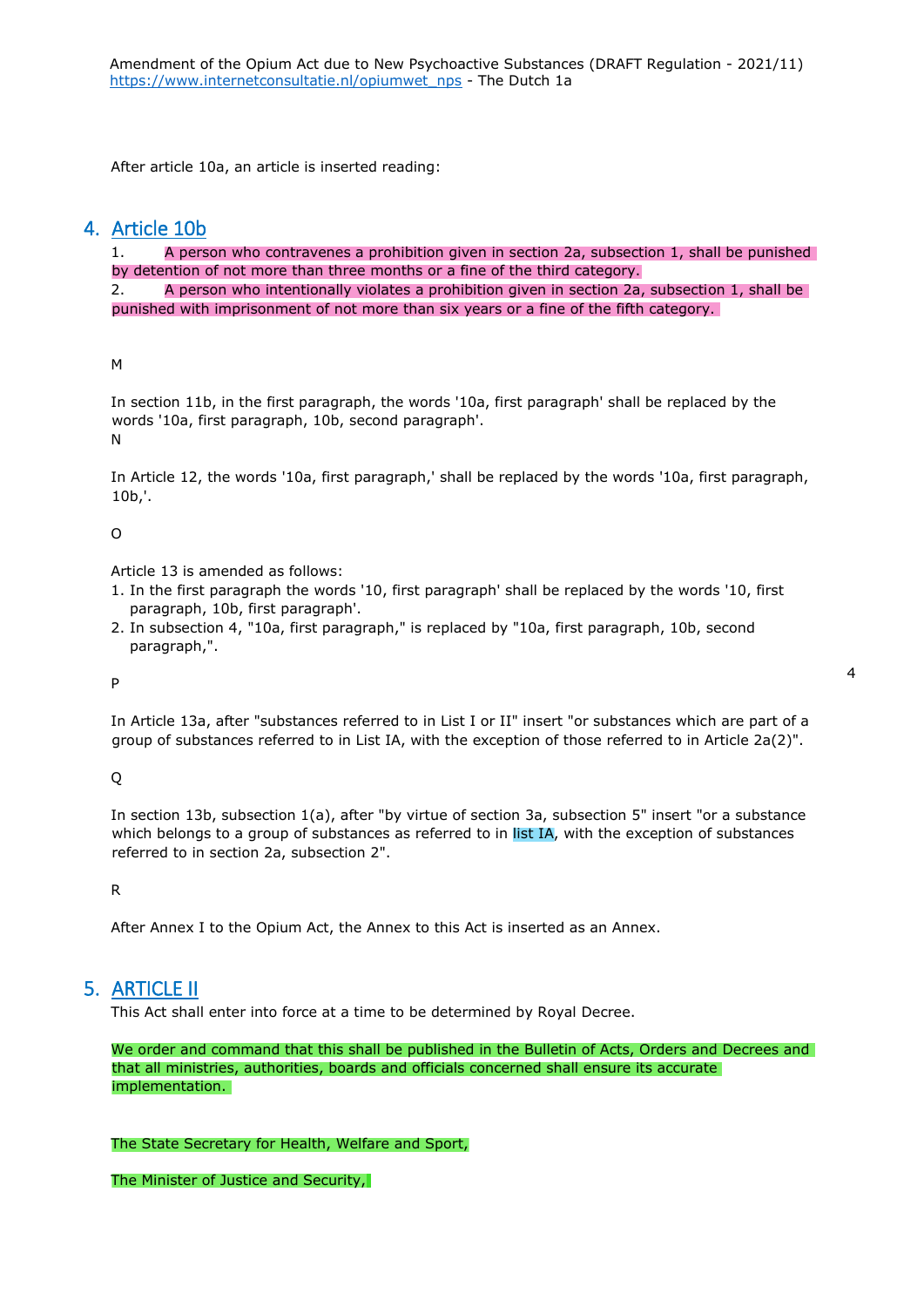## 6. Annex List IA

## 1. Substance group: Substances derived from 2-phenethylamine

A 2-phenethylamine derivative is any chemical substance that can be derived from the basic structure of 2-phenylethane-1-amine and corresponds to the modular structure of structural element A and structural element B, as shown below. *Figure 1* 



**structural element A structural element B** 

This includes chemical substances that have the basic structure of cathinone (2-amino-1-phenyl-1propanone):

Figure 2



5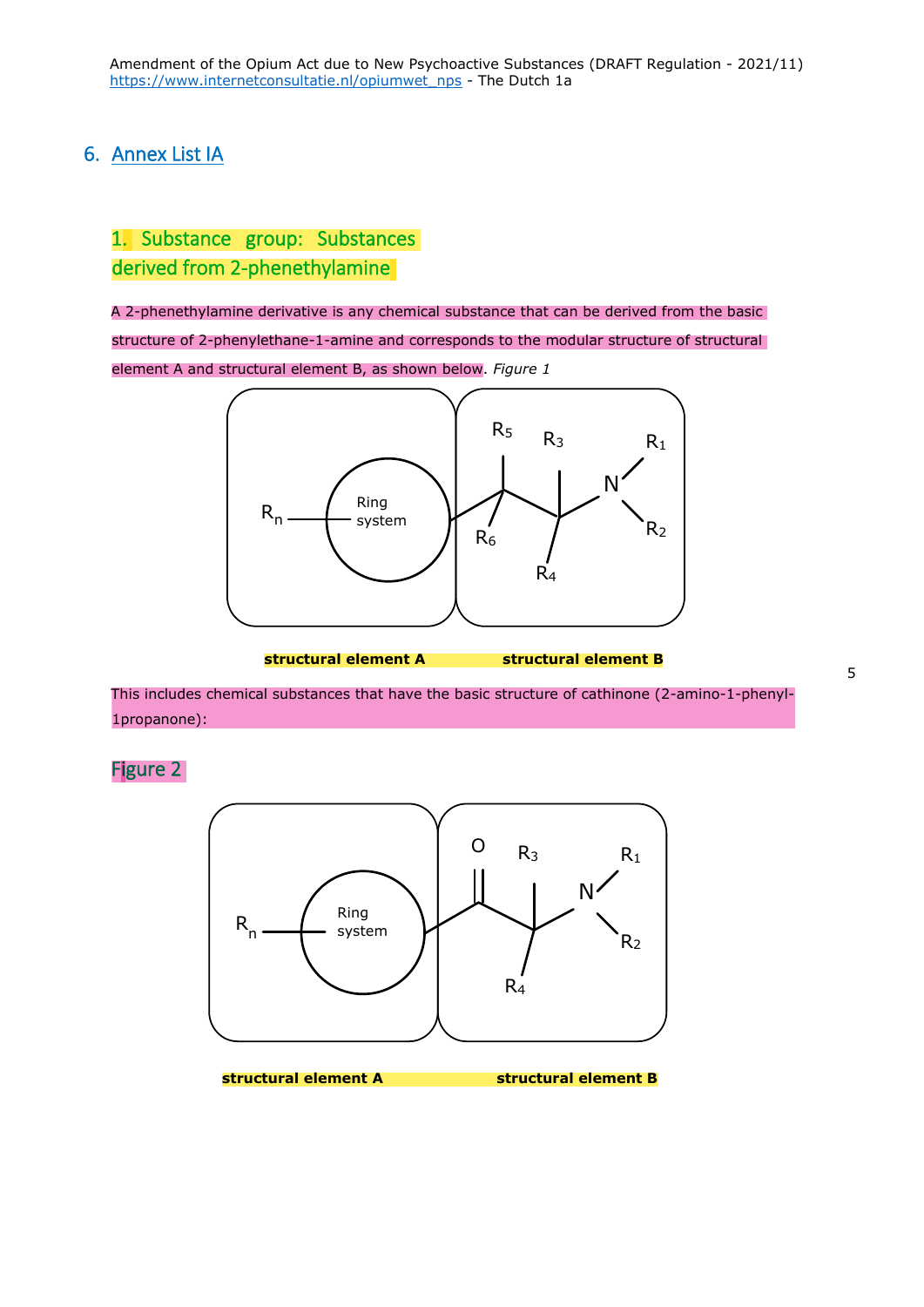## 1.1 Structural element A

The following ring systems are included for structure element A, where structure element B can sit at any position of structure element A:

Phenyl, naphthyl, tetralinyl, methylenedioxyphenyl, ethylenedioxyphenyl, furyl, pyrrolyl, thienyl, pyridyl, benzofuranyl, dihydrobenzofuranyl, indanyl, indenyl,

tetrahydrobenzodifuranyl, benzodifuranyl, tetrahydrobenzodipyranyl, cyclopentyl,



tetrahydrobenzodifuranyl- benzodifuranyl-

**O**

**O**

**O**

**O**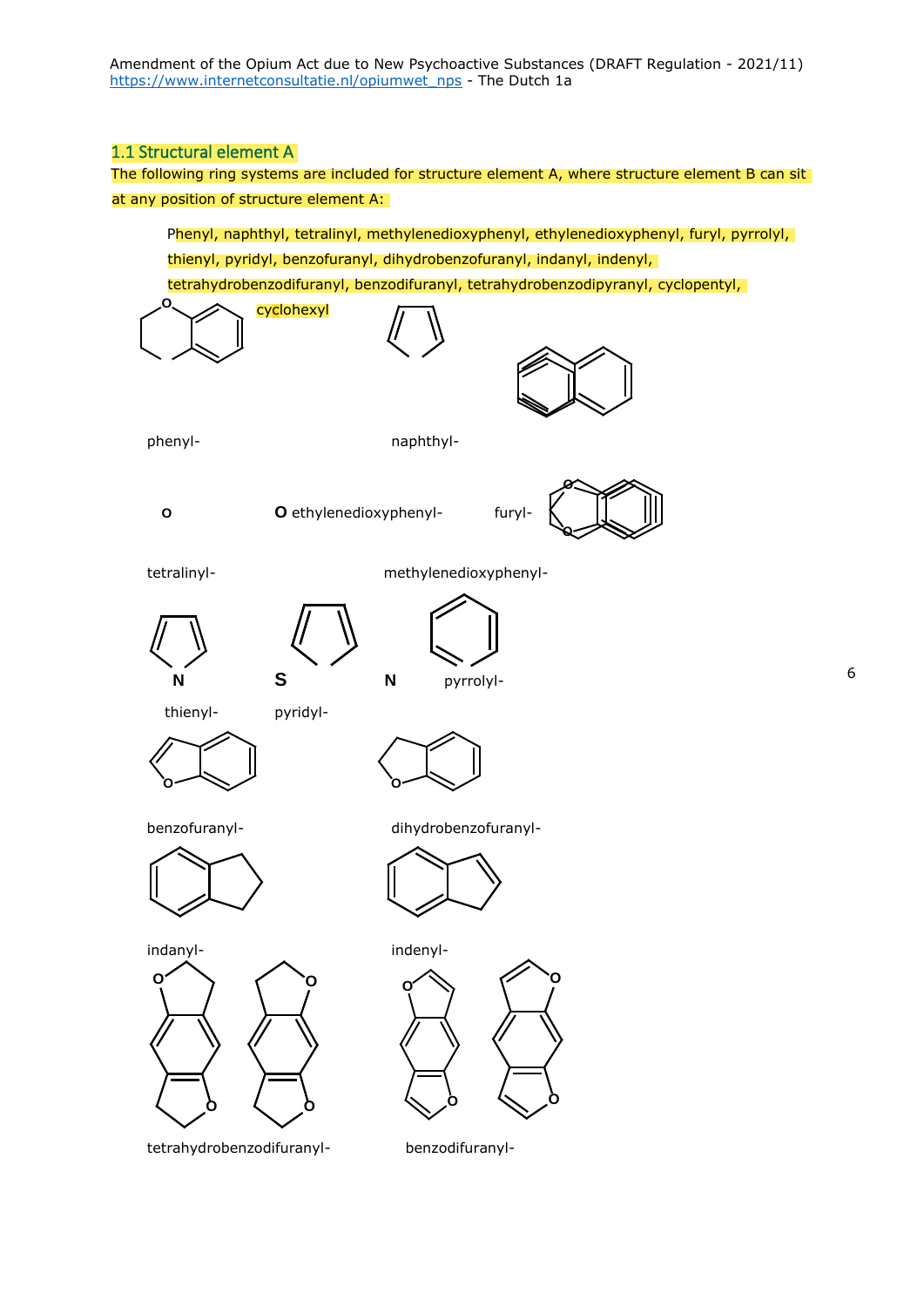Amendment of the Opium Act due to New Psychoactive Substances (DRAFT Regulation - 2021/11) [https://www.internetconsultatie.nl/opiumwet\\_nps](https://www.internetconsultatie.nl/opiumwet_nps) - The Dutch 1a



These ring systems may be substituted at any position by the following atoms or atomic groups (R) <sup>n</sup>):

Hydrogen, fluorine, chlorine, bromine, iodine, alkyl (up to  $C_6$ ), alkenyl (up to  $C_6$ ,), alkoxy (up to  $C_6$ ), carboxy, alkyl sulphanyl (up to C  $_6$ ) and nitro groups.

The atomic groups described above may also be substituted with any chemically possible combination of carbon, hydrogen, nitrogen, oxygen, sulphur, fluorine, chlorine, bromine or iodine. The substituents obtained in this way can have an unbroken chain of not more than 8 atoms (not counting the hydrogen atoms). Atoms from the ring structure do not count.

#### 1.2 Structural element B

The 2-amino-ethyl side chain of structure element B can be substituted with the following atoms, atom groups or ring systems:

(a) R  $_1$  and R<sub>2</sub> at the nitrogen atom:

hydrogen, alkyl (up to C  $_6$ ), cycloalkyl (up to C  $_6$ ), benzyl, alkenyl (up to C  $_6$ ), alkyl carbonyl (up to  $C_6$ ), hydroxy and amino groups.

Substances in which the nitrogen atom is an integral part of a ring system are also covered by the definition (e.g., pyrrolidinyl-, piperidinyl-). A ring system in which the nitrogen atom is part of structural element B is also possible.

Substances in which the nitrogen atom is directly integrated into a ring system fused to structural element A are not included in the group of substances derived from 2 phenethylamine.

The substituents R 1and R<sub>2</sub> may also be substituted with any chemically possible combination of carbon, hydrogen, nitrogen, oxygen, sulphur, fluorine, chlorine, bromine or iodine. The substituents obtained in this way can have an unbroken chain of not more than 6 atoms (not counting the hydrogen atoms). Atoms from the ring structure do not count.

b) R 3 and R 40n the C<sub>1</sub> atom and R  $_5$ and R  $_6$ on the C 2 atom: Hydrogen, fluorine, chlorine, bromine, iodine, alkyl (up to  $C_{10}$ ), cycloalkyl (up to  $C_{10}$ ), benzyl, phenyl, alkenyl (up to C  $_{10}$ ), alkinyl (up to C $_{10}$ ), hydroxy, alkoxy (up to C $_{10}$ ) alkylsulfanyl- (up to C  $_{10}$ ), alkyloxycarbonyl- (up to C $_{10}$ ) groups, including chemical substances of which a substitution can lead to a ring transition with structural element A.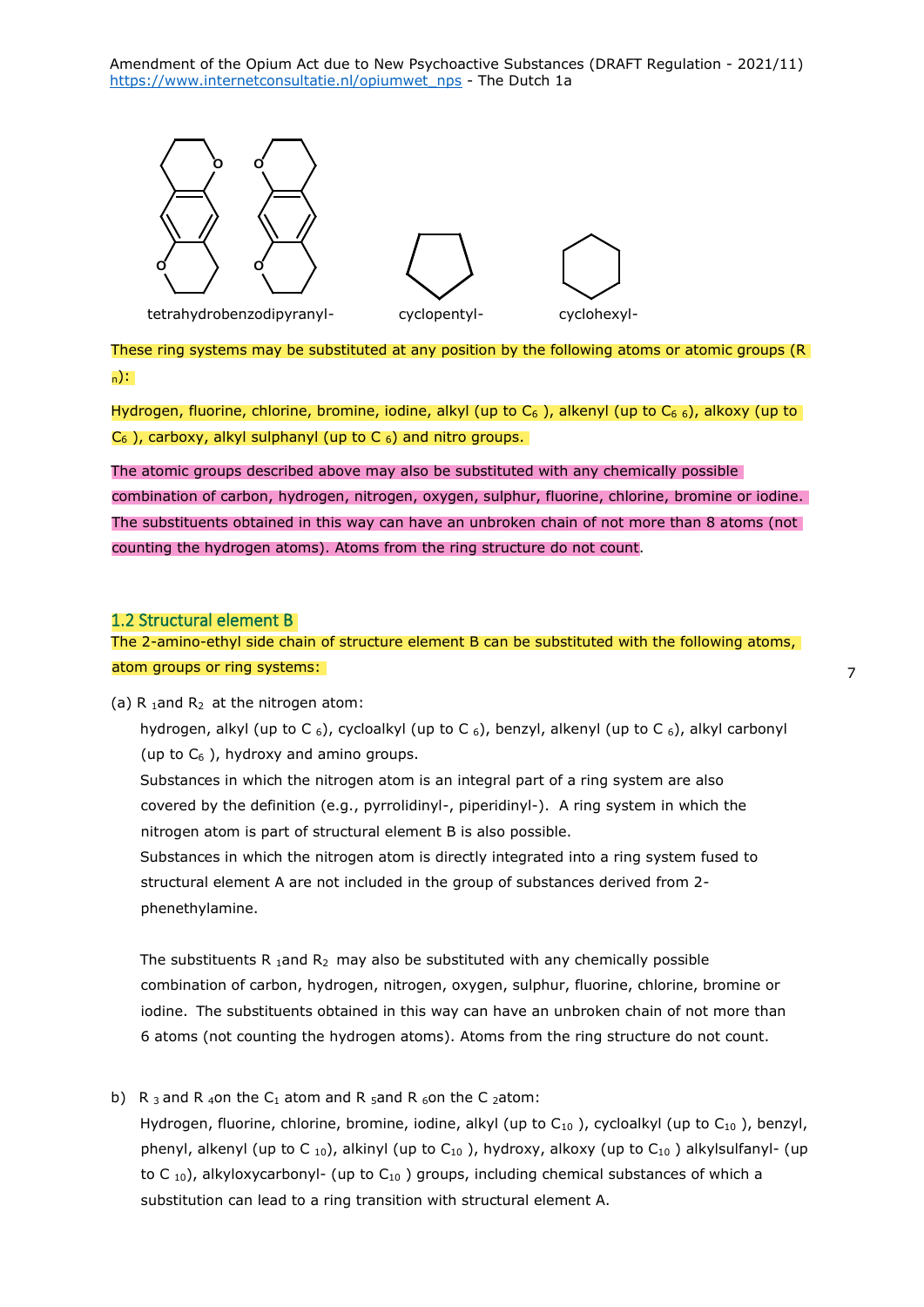The atomic groups and ring structures described above can also be substituted with any chemically possible combination of carbon, hydrogen, nitrogen, oxygen, sulphur, fluorine, chlorine, bromine or iodine.

The substituents obtained in this way can have an unbroken chain of not more than 10 atoms (not counting hydrogen atoms). Atoms from the ring structure do not count.

c) A carbonyl group at the beta position relative to the nitrogen atom (also known as *betaketo*  derivatives, see figure 2 with the basic structure of cathinone under point 1: where R  $<sub>5</sub>$ and R</sub>  $6$ at the C  $2$  atom are replaced by a carbonyl group (C=O)).

### 2. Substance group: Cannabimimetics /

Synthetic cannabinoids

A cannabimimetic or synthetic cannabinoid is any chemical compound that conforms to the following modular structure:

a structural element A, which is connected at a defined position to

- a bridge
- to a structural element B
- and has a side chain at a defined position.

Figure 3 shows the modular structure of 1-fluor-JWH-018.

## Figure 3



1-fluoro-JWH-018 has as structural element A indol-1,3-diyl, as bridge a carbonyl group at the 3 position, as structural element B a 1-naphthyl group and as side chain a 1-fluoropentyl group at the 1 position.

Structural element A, bridge, structural element B and side chain are defined as follows: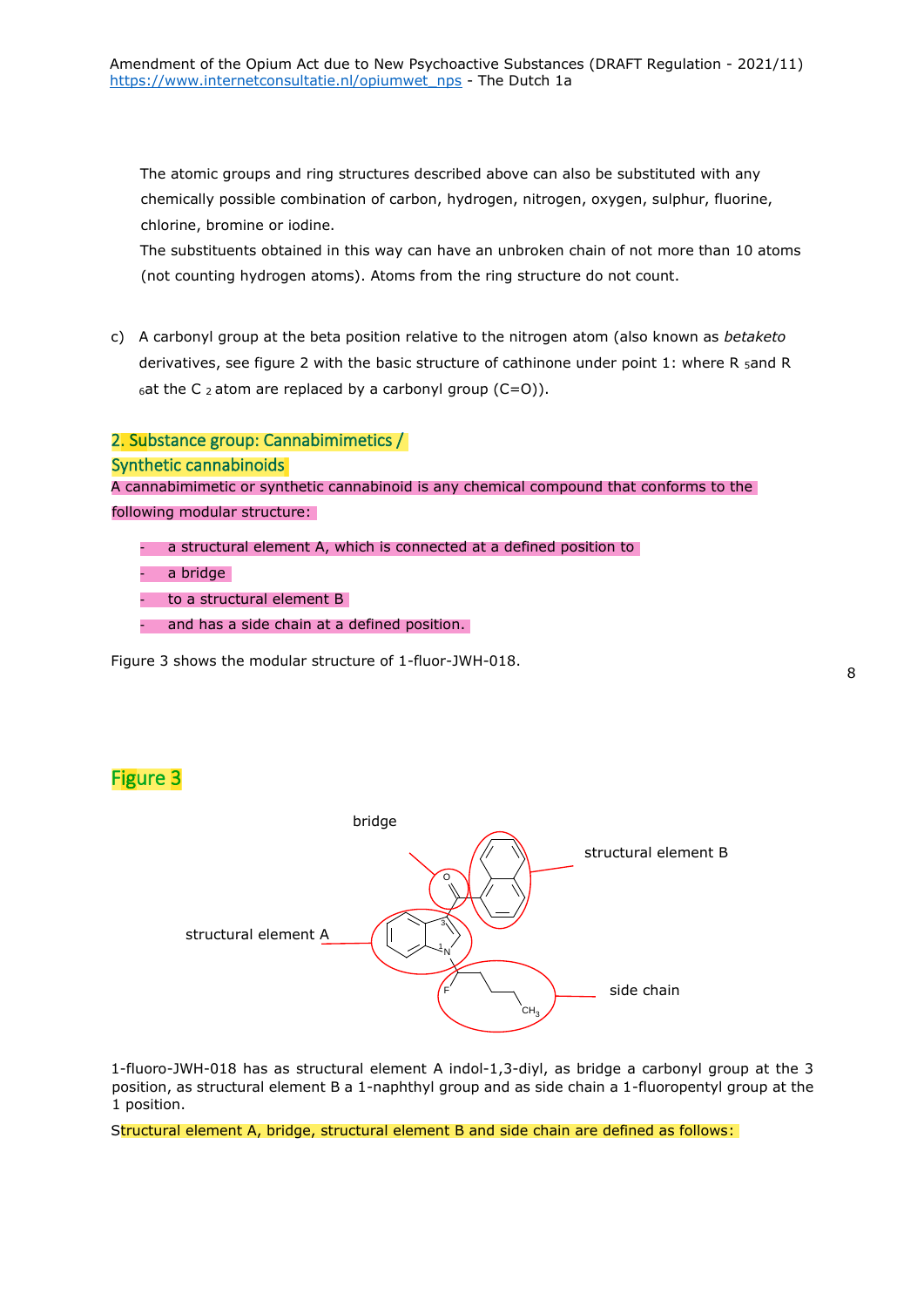Amendment of the Opium Act due to New Psychoactive Substances (DRAFT Regulation - 2021/11) [https://www.internetconsultatie.nl/opiumwet\\_nps](https://www.internetconsultatie.nl/opiumwet_nps) - The Dutch 1a

#### 2.1 Structural element A

Structural element A includes the ring systems a to e as described below.

These ring systems can be substituted at positions 5, 6 and 7 with the following atoms or atomic groups: hydrogen, fluorine, chlorine, bromine, iodine, methyl, methoxy and nitro groups.

These substituents are denoted in figures a to e as  $R_1$ , R 2and R 3. The squiggly line indicates the binding site for the bridge and the dotted line indicates the binding site for the side chain.

- a) Indol-1,3-diyl (bindingsplaats voor de brug op positie 3, R<sub>1</sub> bindingsplaats voor de zijketen op positie 1)
	- $R<sub>2</sub>$
- b) 2-methylindol-1,3-diyl (Bridge binding site at position 3,  $R_1$  binding site for the side chain in position 1)
- c) Indazol-1,3-diyl (bonding location for the bridge in position 3, R binding site for the side chain at position 1)



R

 $R_2$ 

d) Benzimidazol(bindingsplaats voor de brug op positie

2,  $-1$ , 2-diyl-isomeer I R<sub>1</sub> bindingsplaats voor de

zijketen op positie 1)





R <sup>3</sup>



e) Benzimidazole (bridge site in position 1, -1,2-diyl-

isomer II  $R_1$  side chain binding site at position 2)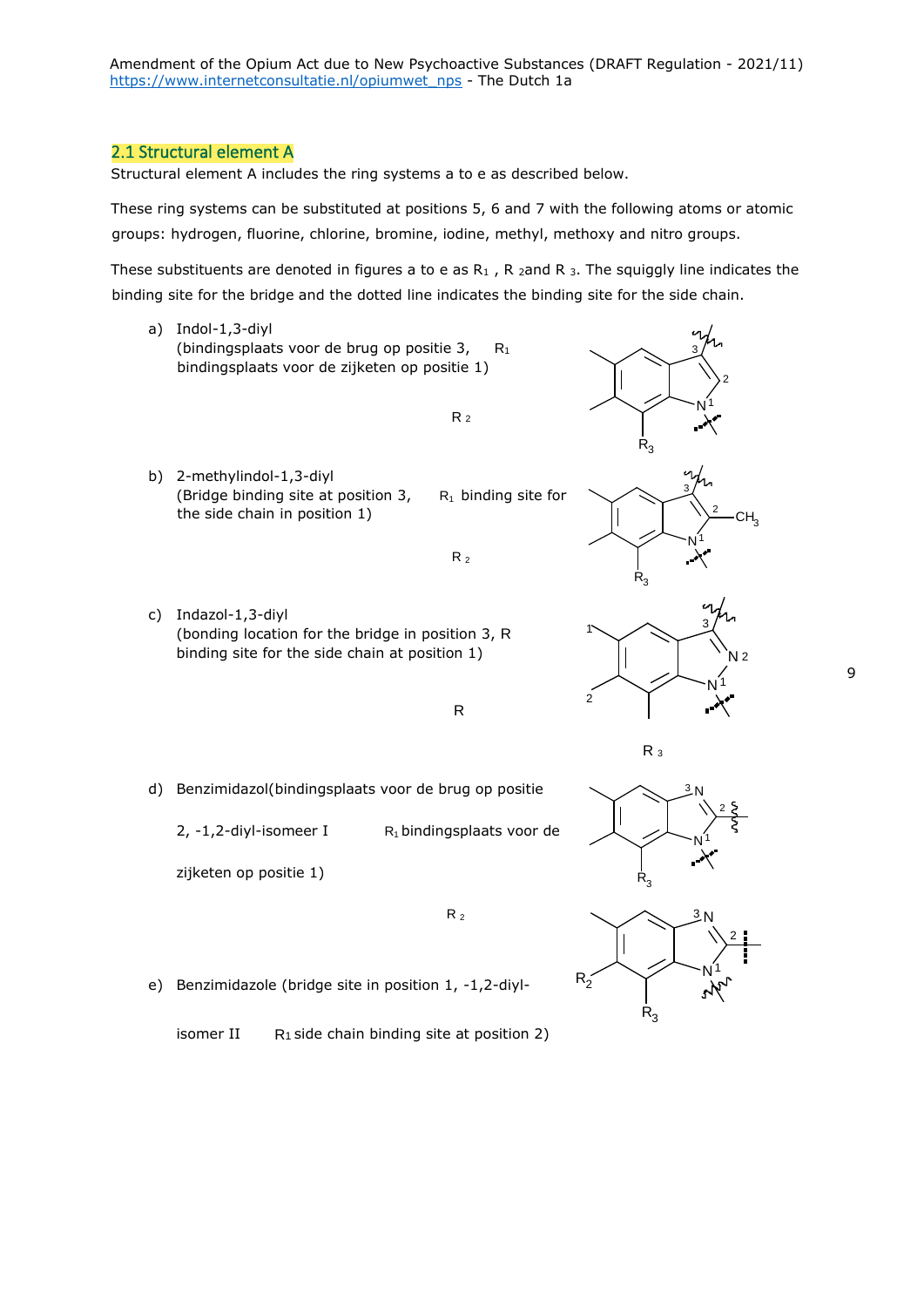## 2.2 Bridge

The bridge may consist of the following molecular groups linked via the binding site to structure element A under 2.1:

- a) carbonyl and azacarbonyl groups;
- b) carboxamide group (the carbonyl group is attached to structural element A);
- c) carboxyl group (the carbonyl group is attached to structural element A); and
- d) a heterocyclic ring structure of up to 5 atoms directly attached to the binding site of structural element A.

### 2.3 Structural element B

Structural element B may consist of any chemically possible combination of carbon, hydrogen, nitrogen, oxygen, sulphur, fluorine, chlorine, bromine or iodine with a maximum molecular weight of 400 u and may contain the following molecular groups:

- a) Any substituted saturated, unsaturated or aromatic ring structure, including polycyclic and heterocyclic ring structures, which may also be linked via a substituent;
- b) any substituted chain group with a continuous chain of not more than 12 atoms (not including the hydrogen atoms).

#### 2.4 Side chain

The side chain comprises the following molecular groups attached to structure element A as described under 2.1:

- a) saturated and monounsaturated, branched and non-branched hydrocarbon chains, which may also contain oxygen and/or sulphur atoms in the chain. These chains may also contain fluorine, chlorine, bromine, iodine, trifluoromethyl and/or cyano-substituents. Substituents containing oxygen and/or sulphur with a continuous chain, including heteroatoms, of 3 to 7 atoms (not counting hydrogen atoms) also belong here.
- b) saturated, unsaturated and aromatic ring structures, either directly linked or linked via a methylene, ethylene or 2-oxoethylene ring, including heterocyclic ring structures. As well as derivatives that have fluorine, chlorine, bromine, iodine, trifluoromethyl, methoxy or cyano substituents attached to the ring. And also those derived compounds where the ring nitrogen has a methyl or ethyl group.

3. Substance group: Substances derived from 4-aminopiperidine A substance derived from 4-aminopiperidine is any chemical substance that can be derived from the basic structure of 4-aminopiperidine, see Figure 4.